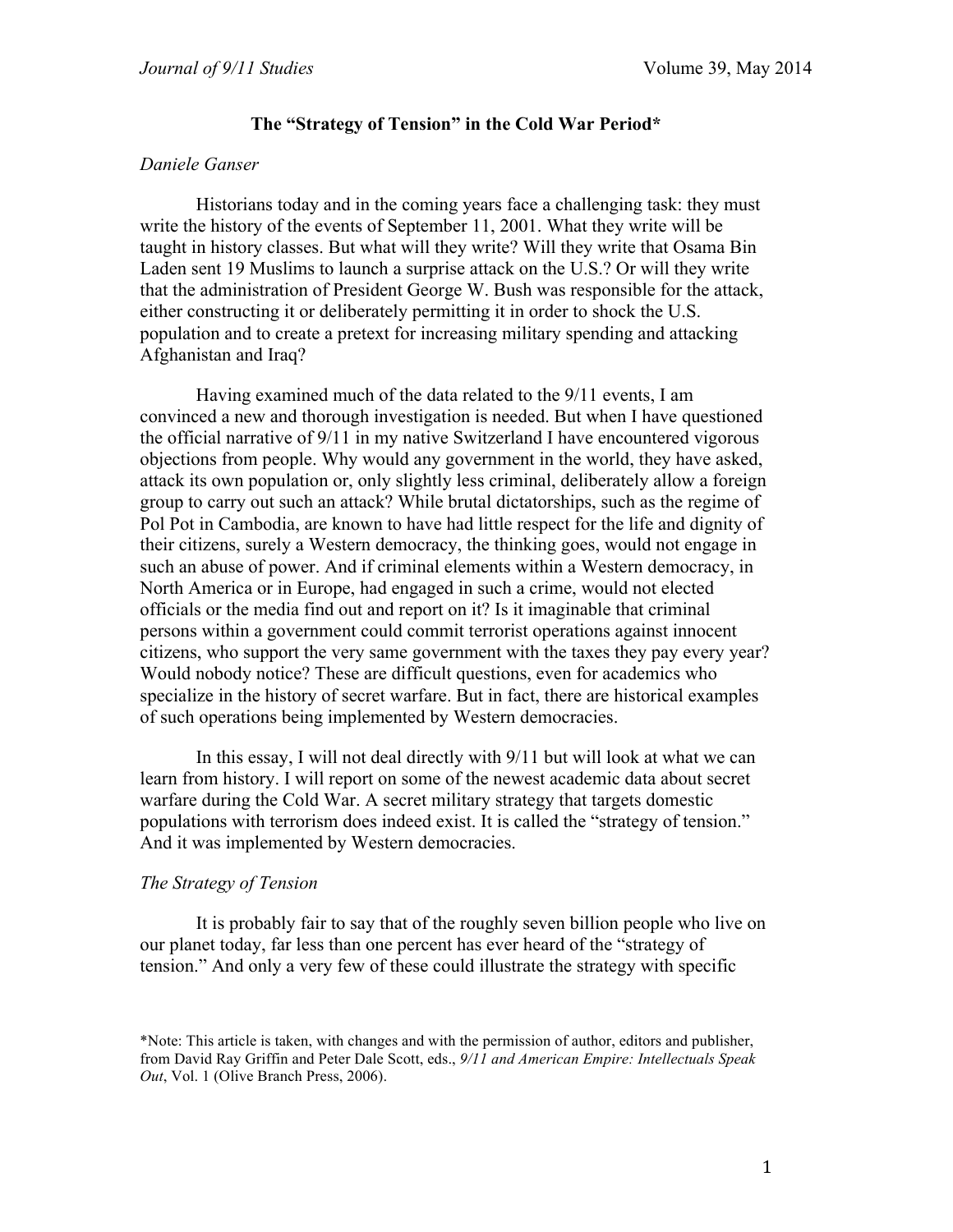historical examples. It is indeed a strategy of a shadow world, known only to a few military and intelligence officers (and some criminals) who have carried it out, a few police officers and judges who fought against it, and a handful of journalists and academics who have written about it.

In its essence, the strategy of tension targets the emotions of human beings and aims to spread maximum fear among the target group. "Tension" refers to emotional distress and psychological fear, whereas "strategy" refers to the technique of bringing about such distress and fear. A terrorist attack in a public place, such as a railway station, a market place, or a school bus, is the typical technique through which the strategy of tension is implemented. After the attack—and this is a crucial element—the secret agents who carried out the crime blame it on a political opponent by removing and planting evidence.

It must be noted that the targets of the strategy of tension are not the dead and the wounded of the terrorist attacks, as many might assume. The targets are the political opponents, who are discredited through the attack, and those who remain unharmed but learn of the attack, thereby coming to fear for their lives and those of their loved ones. Since the aims of the strategy are to discredit opponents and to create fear, the real targets are not the people who were killed, whether they number in the dozens or even thousands, but the millions of people who survive physically unharmed but emotionally distressed.

The strategy of tension forms part of what is called "psychological warfare" or PSYWAR. As the term indicates, this form of warfare does not attack human bodies, tanks, planes, ships, satellites, and houses in order to destroy them, but human psyches, human minds. Leaving aside the fact that philosophers, psychologists, neurologists, and theologians have never been able fully to agree on exactly what "the mind" is, we can for our purposes here define it simply as our human ability to think and feel. If a group can get access to our thinking and our feeling without our noticing, it can exercise great power over us. Once we notice that our psyches are being manipulated through psychological warfare, the technique loses some of its effect.

Psychological warfare played a central role in World War II and all the wars that followed. It was used by military leaders in Europe, the Americas, Asia, Australia, and Africa. It is sometimes popularly referred to as "propaganda," but propaganda is only one form of psychological warfare. The strategy of tension is a lesser known form. The US Department of Defense defines psychological warfare as: "The planned use of propaganda and other psychological actions having the primary purpose of influencing the opinions, emotions, attitudes, and behavior of hostile foreign groups in such a way as to support the achievement of national objectives."<sup>1</sup>

Psychological warfare can come in many different and seemingly unrelated forms—leaflets, posters, or television reports, all designed to shape the thinking and feeling of the target group. Or it can come in the form of a terrorist attack carried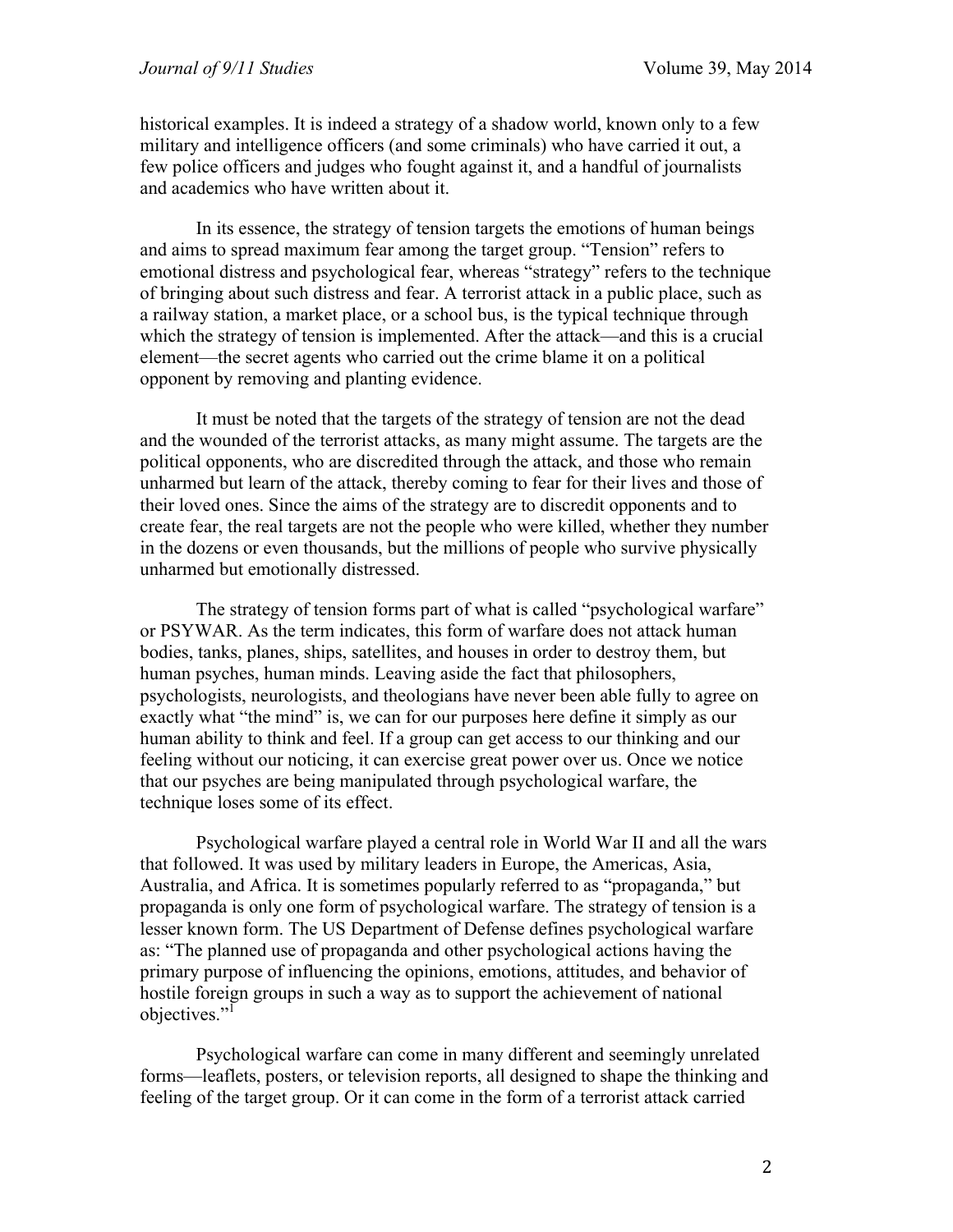out by secret agents and blamed on a political opponent. Needless to say, strategyof-tension terrorism that kills innocent people is a much more radical and brutal form of psychological warfare than dropping paper leaflets from a plane over enemy territory. But the two forms of psychological warfare are linked in their targeting of the mind—the emotions and thoughts of people.

I will now give some historical examples of strategy-of-tension terrorism. Arguably the best historical data available today on the strategy of tension come from Italy, where judges, parliamentarians, and academics together continue to make great efforts to understand and describe this secret strategy.

#### *Judge Casson and the Peteano Terror*

Italian Judge Felice Casson rediscovered the strategy during his investigation into a number of terrorist attacks Italy had suffered in the 1960s, 1970s, and 1980s. According to Casson, the best documented historical case in which the strategy of tension was implemented occurred in the Italian village of Peteano. There, on May 31, 1972, three members of the Italian paramilitary police, the Carabinieri, were lured to an abandoned Fiat 500 by an anonymous phone call and were killed when they opened the hood of the car, thereby triggering a bomb. For many years, this terrorist attack was blamed on the Red Brigades, a left-wing terror organization in Italy. But after Casson reopened the case, he found that the Catholic neofascist Vincenzo Vinciguerra, a militant anti-communist, had carried out the crime.

Casson also found to his great surprise that Vinciguerra had not operated alone, but had been protected by members of the Italian military intelligence service, today called SISMI (Servizio per le Informazioni e la Sicurezza Militare).<sup>2</sup> Judge Casson arrested Vinciguerra, who on trial in 1984 confirmed that it had been relatively easy for him to escape and hide because large segments of the Italian security apparatus, including the SISMI, had shared his anti-communist convictions and had, therefore, silently supported crimes that discredited the Italian left and especially the Communist Party, which was quite strong. After the bombing, Vinciguerra recalled, "A whole mechanism came into action.... [T]he Carabinieri, the Minister of the Interior, the customs services, and the military and civilian intelligence services accepted the ideological reasoning behind the attack."3

Casson found that by this crime and other attacks being blamed on the leftwing Red Brigades, the primary political enemy, the Italian Communist Party, was discredited. The directors of the military intelligence service and politicians argued after the crime that the "Communist danger" justified increased military spending and a reduction of civil liberties in the interest of state security. In this way, the strategy of tension, as executed through the Peteano terror, spread fear across Italy, discredited a political opponent, and allowed for the implementation of conservative security policies. It was very effective, for nobody knew at the time that the intelligence services had themselves supported the crime.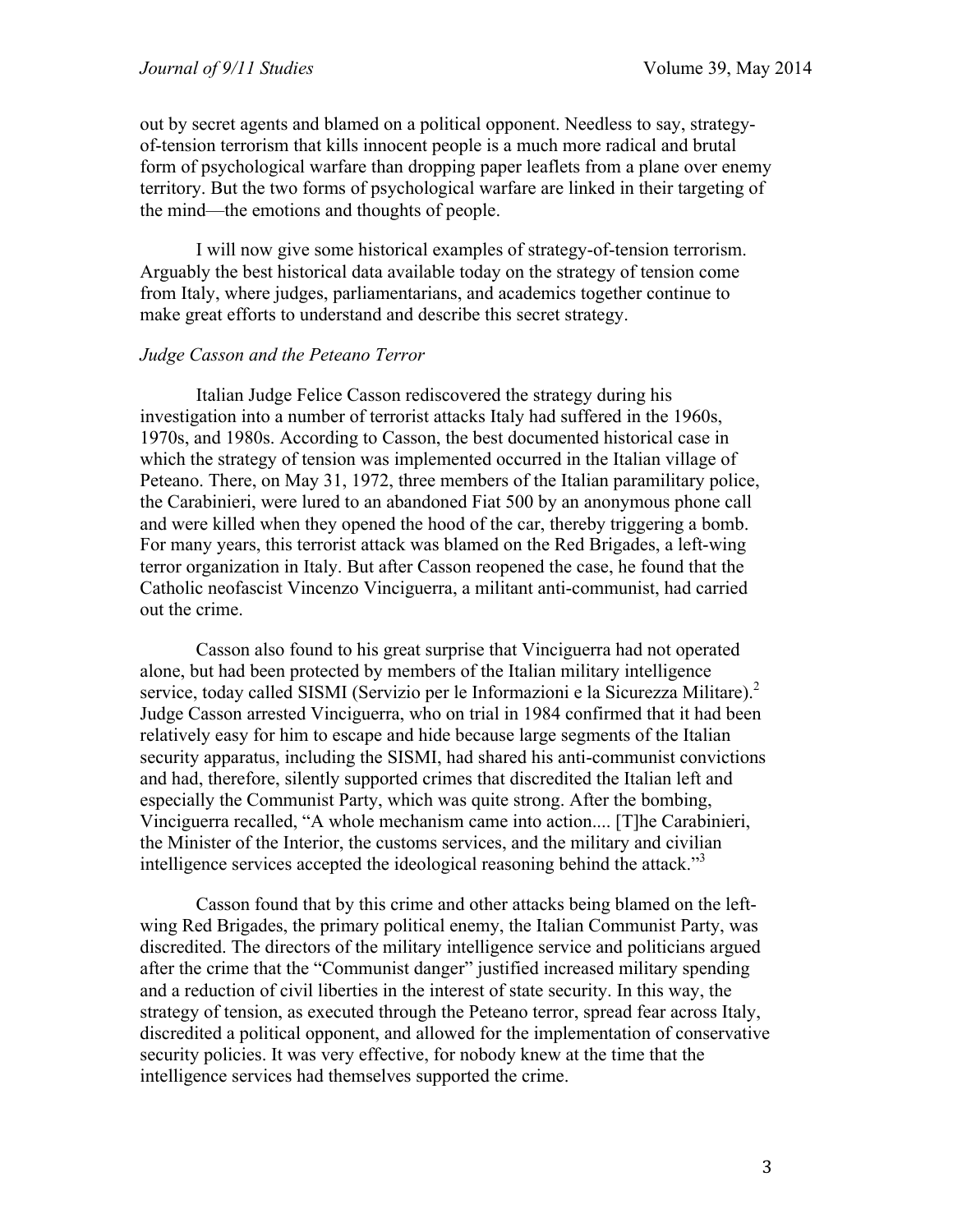"As far as the intelligence services are concerned, the Peteano attack is part of what has been called 'the strategy of tension,'" Judge Casson explained in a BBC interview in 1991.

The tension created within the country then served to promote conservative, reactionary social and political tendencies. While this strategy was being implemented, it was necessary to protect those behind it, because evidence implicating them was being discovered. Witnesses withheld information to cover right-wing extremists.<sup>4</sup>

Vinciguerra was a member of a private Italian fascist organization, Ordine Nuovo (New Order), which cultivated close relations with the SISMI. A fellow Ordine Nuovo member, Clemente Graziani, argued in a 1963 book that as Catholics it was their duty to fight the godless Communists by all means, including strategy-oftension operations that, at first glance, might seem too brutal and immoral. The Communists also engaged in dirty tricks, he argued, and therefore would never be defeated if Ordine Nuovo for moral reasons shied away even from terrorism: "Terrorism obviously has the possibility to kill or let [be] kill[ed] also elderly people, women and children," Graziani noted. But, he continued:

Operations of this kind have until now been considered to be contemptible and despicable crimes, and above all, useless crimes to win a conflict. The revolutionary warfare canon however subverts these humanitarian and moral principles. These forms of terrorist intimidation are today not only considered as acceptable operations, but are at times even absolutely necessary.<sup>5</sup>

# *Other Terrorist Attacks*

Peteano was not an isolated tragedy in Italy, but part of a long series of terrorist attacks that had started in 1969. On December 12 of that year, four bombs exploded in public places in Rome and Milan, killing 16 and maiming and wounding 80 innocent civilians, with most of the deaths and injuries occurring in Milan's Piazza Fontana. After the massacre, according to the rules of the strategy of tension, the Italian military intelligence service SID planted bomb parts in the villa of well-known leftist editor Giangiacomo Feltrinelli in order to blame the terror on the Communists and other members of the extreme left.<sup>6</sup> Only years later was it revealed that Feltrinelli had absolutely nothing at all to do with the crime and that, in reality, the Italian extreme right, including Ordine Nuovo, had carried out the atrocity in order to promote the strategy of tension.

Major attacks came in 1974, a couple years after the Peteano tragedy. On May 28, a bomb exploded at an anti-fascist rally for which 3,000 had gathered in the Italian city of Brescia, killing 8 and injuring and maiming 102 people. To cover the traces of the right- wing bombers, the square was cleaned with water hoses before the investigating magistrates could reach the scene of the crime to secure the evidence. An Italian Senate commission later observed that "the investigations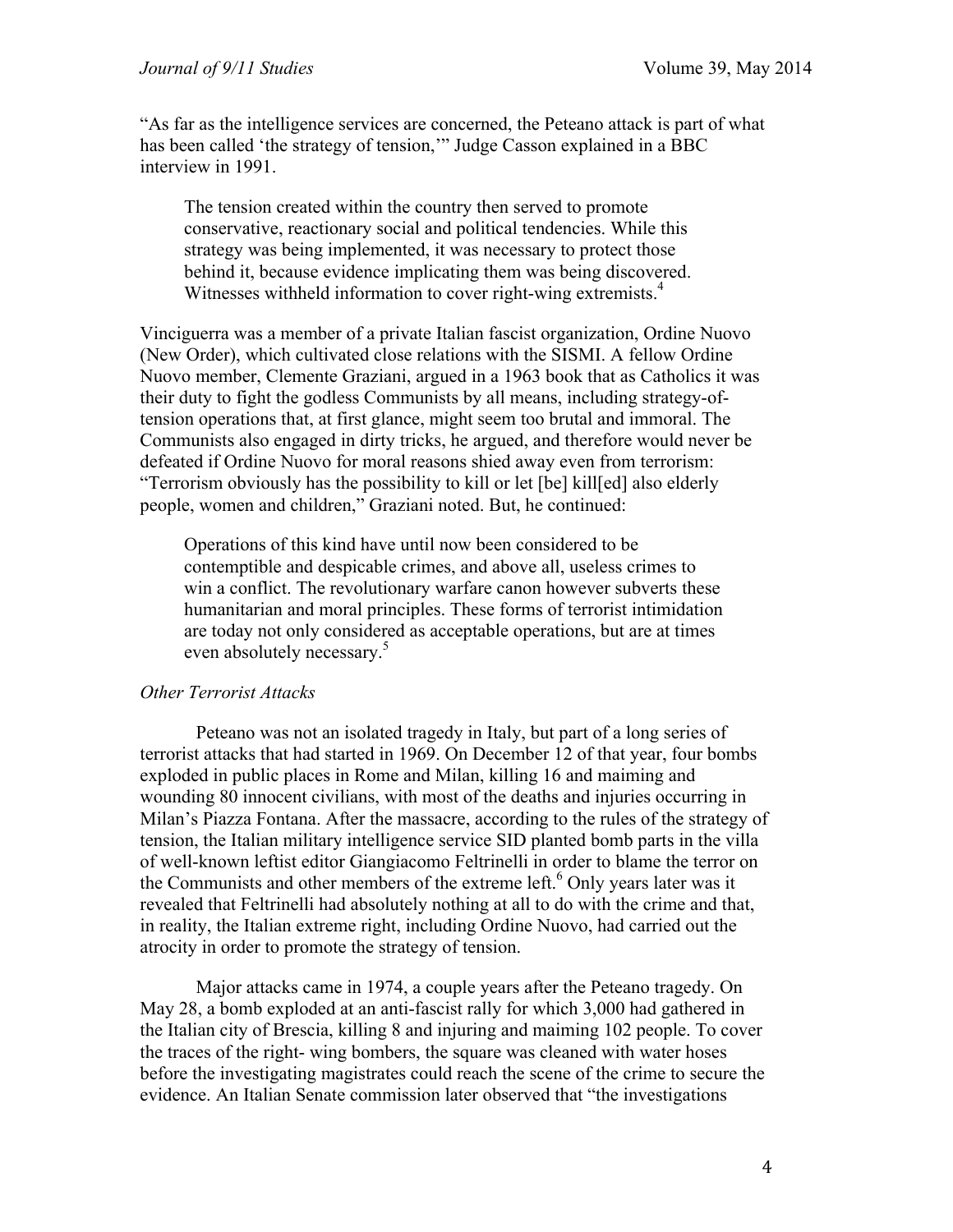immediately after the massacre were characterized by such incredible mistakes that one is left speechless."<sup>7</sup> Then on August 4, a bomb exploded on a train, the Rometo-Munich *Italicus Express,* killing 12 innocent civilians and injuring and maiming 48.

The most deadly attack came in 1980, on the afternoon of Saturday, August 2, a warm and sunny day that was also the first full day of the Italian national summer holiday. A massive explosion ripped through the second class waiting room at the Bologna railway station, killing 85 people in the blast and seriously injuring and maiming a further 200.

#### *The Purpose of the Attacks*

This series of terrorist attacks discredited the Italian Communists and spread maximum fear among the Italian population, as nobody really knew what was going on and who would be killed next. It was impossible to protect the entire transportation system, let alone all public places, and thus it was clear to all security experts at the time that democratic societies would always remain vulnerable to terrorist attacks. "You had to attack civilians, the people, women, children, innocent people, unknown people far removed from any political game," the neofascist Vincenzo Vinciguerra said after his arrest, explaining the strategy of tension in which he himself had participated.

The reason was quite simple [he continued]. They were supposed to force these people, the Italian public, to turn to the State to ask for greater security. This is the political logic that lies behind all the massacres and the bombings which remain unpunished, because the State cannot convict itself or declare itself responsible for what happened.<sup>8</sup>

# *The Gladio Revelations*

Italian Judge Felice Casson, who had rediscovered the strategy of tension, wanted to know why persons within the Italian government and intelligence services had supported the criminal strategy of tension. Following the arrest of Peteano bomber Vinciguerra, he decided to dig deep. "I wanted that new light should be shed on these years of lies and mysteries, that's all. That Italy should for once know the truth."9 In the summer of 1990, Judge Casson requested permission from Italian Prime Minister Giulio Andreotti to search through the archives of the Italian military intelligence service (SISMI) in Rome.

The permission was given and Casson made a sensational discovery: He found that under the code name "Gladio" ("sword"), a secret army existed that had been set up by the Italian military intelligence service in close collaboration with the CIA in the years after World War II. This secret army was to function as a guerrilla unit in the event of a Soviet invasion and occupation of Italy.

The data found by Casson suggested that this mysterious Gladio army was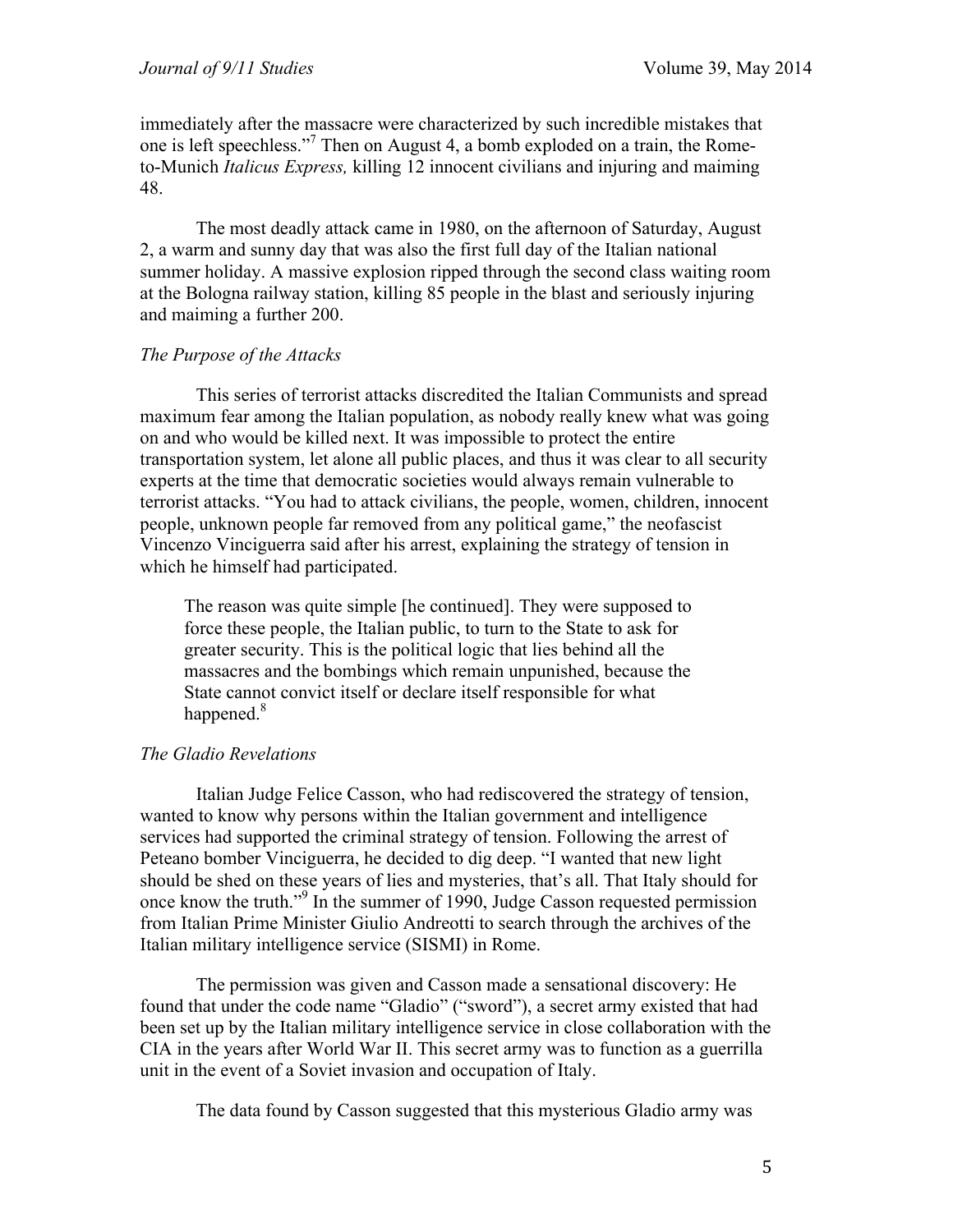linked to NATO and, in the absence of a Soviet invasion, seems to have manipulated Italian politics in a number of covert action operations during the Cold War in order to weaken the Italian Communists.

Casson confidentially informed an Italian parliamentarian commission of his far-reaching findings. The senators were greatly surprised and, on August 2, 1990, ordered the head of the Italian executive, Prime Minister Giulio Andreotti, "to inform the parliament within sixty days with respect to the existence, characteristics and purpose of a parallel and occult structure that is said to have operated within our secret service of the military with the aim to condition the political life of the country."<sup>10</sup>

On October 24, 1990, Andreotti handed a ten-page report entitled "The Socalled 'Parallel SID'—The Gladio Case" to the Senate investigative commission under Senator Gualtieri. Andreotti's report confirmed that a secret army existed within the military intelligence service under the code name Gladio. Andreotti added that it was still active and operational. Unwilling to shoulder the far-reaching accusation of conspiracy alone, Andreotti insisted on the same day in front of parliament that "each chief of government has been informed of the existence of Gladio."<sup>11</sup> This announcement compromised, among others, former socialist Prime Minister Bettino Craxi (1983–1987) and above all Francesco Cossiga, a former prime minister (1978–1979), who in 1990 was acting president. The high- ranking magistrates were forced to take a stand. Craxi claimed that he had not been informed, until he was confronted with a document on Gladio that he himself had signed as prime minister. Cossiga said that he was "proud of the fact that we have kept the secret for 45 years."12

In his report, Andreotti confirmed the findings of Casson and explained that Gladio was the Italian branch of a secret stay-behind army that had been set up after World War II by the CIA and SIFAR as part of an international network of clandestine resistance within NATO countries to confront a potential Soviet invasion. In case of invasion, the stay-behind armies would set up a resistance movement and operate behind enemy lines. These stay-behind armies were supervised and coordinated by two secret unconventional-warfare centers of NATO named the Allied Clandestine Committee (ACC) and the Clandestine Planning Committee (CPC). In Andreotti's words:

Once the clandestine resistance organisation was constituted, Italy was called upon to participate... in the works of the CCP (Clandestine Planning Committee) of 1959, operating within the ambit of SHAPE [NATO's Supreme Headquarters Allied Powers Europe]...; in 1964 the Italian intelligence service also entered the ACC (Allied Clandestine Committee). $^{13}$ 

Facing sharp protests from the Italian press, Andreotti claimed that the Italian military intelligence service in general, as well as the Gladio members in particular, had nothing to do with the terror from which Italy had suffered during the Cold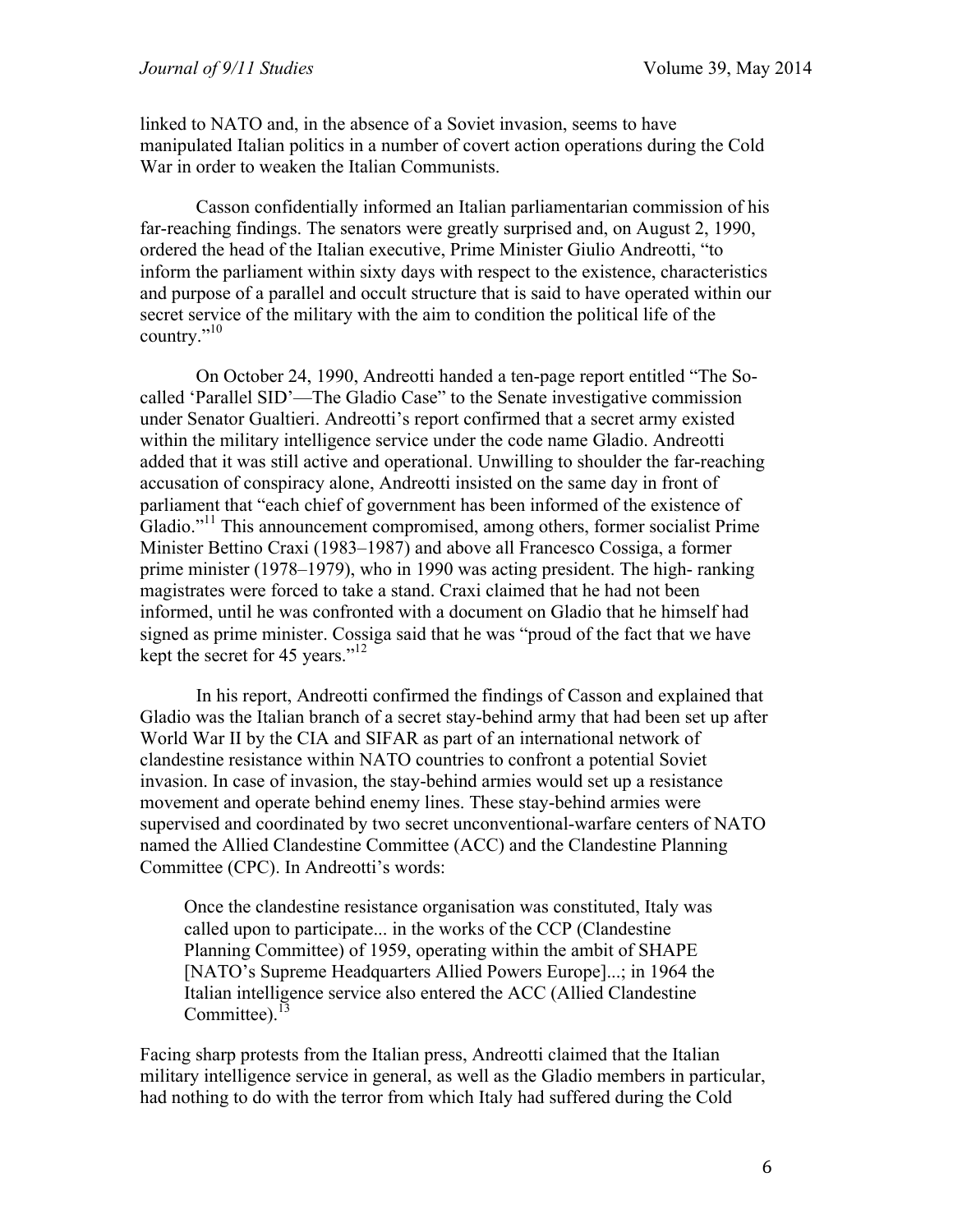War. He said that "the pre-selected subjects do not have a penal record, do not partake in active politics, nor participate in any sort of extremist movement."<sup>14</sup>

Peteano bomber Vinciguerra, who had been at the heart of the strategy of tension, disagreed with this account. Already during his trial in 1984, he had declared: "With the massacre of Peteano and with all those that have followed, the knowledge should by now be clear that there existed a real live structure, occult and hidden, with the capacity of giving a strategic direction to the outrages." The structure, he said, "lies within the state itself. There exists in Italy a secret force parallel to the armed forces, composed of civilians and military men, in an anti-Soviet capacity, that is, to organize a resistance on Italian soil against a Russian army."

Without revealing the name Gladio, Vinciguerra had clearly been speaking of the secret army many years before Prime Minister Andreotti confirmed its existence. Vinciguerra said in 1984 that what he was describing was "a secret organization, a super- organization with a network of communications, arms, and explosives, and men trained to use them." Vinciguerra insisted that this "superorganization, lacking a Soviet invasion, took up the task, on NATO's behalf, of preventing a slip to the left in the political balance of the country. This they did, with the assistance of the official intelligence services and the political and military forces<sup>"15</sup>

Former heads of the Italian military intelligence were shocked that Prime Minister Andreotti had revealed what many considered to be one of its best kept secrets. General Vito Miceli, chief of the Italian military intelligence service from 1970 to 1974, protested to the Italian press: "I have gone to prison because I did not want to reveal the existence of this super secret organization. And now Andreotti comes along and tells it to Parliament!"<sup>16</sup>

The Italian press was very critical of the Gladio revelations and the fact that the CIA had played a central role in the secret operation. The daily *La Stampa*  commented:

No raison d'état could be worth maintaining, covering up, or defending a secret military structure composed of ideologically selected members—dependent upon, or at least under the influence of, a foreign power—that allegedly serves as an instrument of political struggle. It cannot be defined as any less than high treason and an attack on the Constitution.<sup>17</sup>

The Italian Communist Party (PCI), convinced that they themselves, not foreign armies, had been the true target of the Gladio armies during the entire Cold War period, were especially outraged:

With this mysterious Parallel SID, conjured up to head off an impossible coup by the left, we have seriously risked making a coup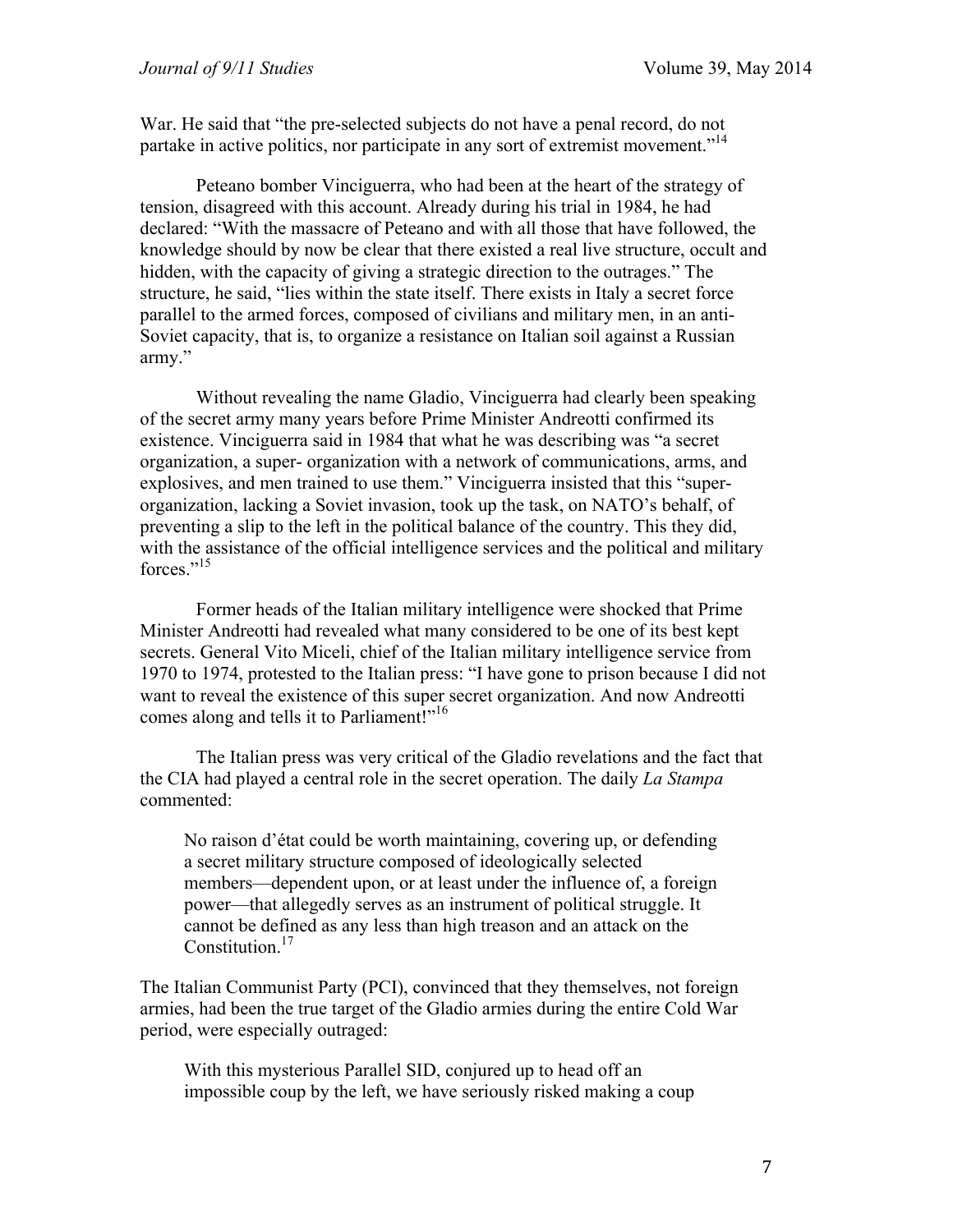d'état by the right possible.... We cannot accept that... this super- SID was passed off as a military instrument destined to operate "in case of enemy occupation." The true enemy is only and has always been the Italian Communist party, i.e. an internal enemy.<sup>18</sup>

#### *The Role of the CIA*

In the United States, the story was ignored by the mainstream media. In one of the very few articles on the subject, the *Washington Post—under* the headline "CIA Organized Secret Army in Western Europe; Paramilitary Force Created to Resist Soviet Occupation"— reported that an unnamed intelligence officer familiar with Gladio had declared that it was "solely an Italian operation. We have no control over it whatsoever.... If there are allegations that the CIA was involved in terrorist activities in Italy, they are absolute nonsense. $19$ 

It is extremely difficult to research and clarify the details of strategy-oftension operations, as nobody is willing publicly to confirm that he or she either ordered or participated in secret terrorist operations that killed innocent civilians, spread fear among a target group, and were wrongly blamed on a political enemy. If, as in the case of Italy, a number of different intelligence services are involved, including the Italian SISMI and the American CIA, then the matter becomes even more difficult, as the different services accuse and contradict each other.

In contrast to the anonymous US intelligence officer quoted in the *Washington Post,* who implicitly blamed the Italians for the terror in their country, researcher Philip Willan argues that blame belongs to the US government and its intelligence community:

It is by no means easy to determine who was responsible for day to day tactical decisions in the running of the strategy of tension. But there can be little doubt that overall responsibility for the strategy lay with the government and the intelligence services of the United States.... [Q]uestions will remain about the adoption of methods that brought violent death to hundreds of innocent victims. $20$ 

During a television interview in Italy in 1990, Admiral Stansfield Turner, director of the CIA from 1977 to 1981, was unwilling to confirm this claim of Willan and strictly refused to answer any questions about Gladio. Out of respect for the victims of the numerous massacres, the Italian journalist conducting the interview insisted that Turner clarify the strategy of tension. But Turner angrily ripped off his microphone and shouted: "I said, no questions about Gladio!" whereupon the interview was over. $2<sup>1</sup>$ 

Some retired, middle-ranking CIA officers were more outspoken about the secret strategies of the Cold War and illegal operations of the CIA. Among them was Thomas Polgar, who retired in 1981 after a 30-year career in the CIA. Questioned about the secret Gladio armies in Europe, Polgar confirmed that the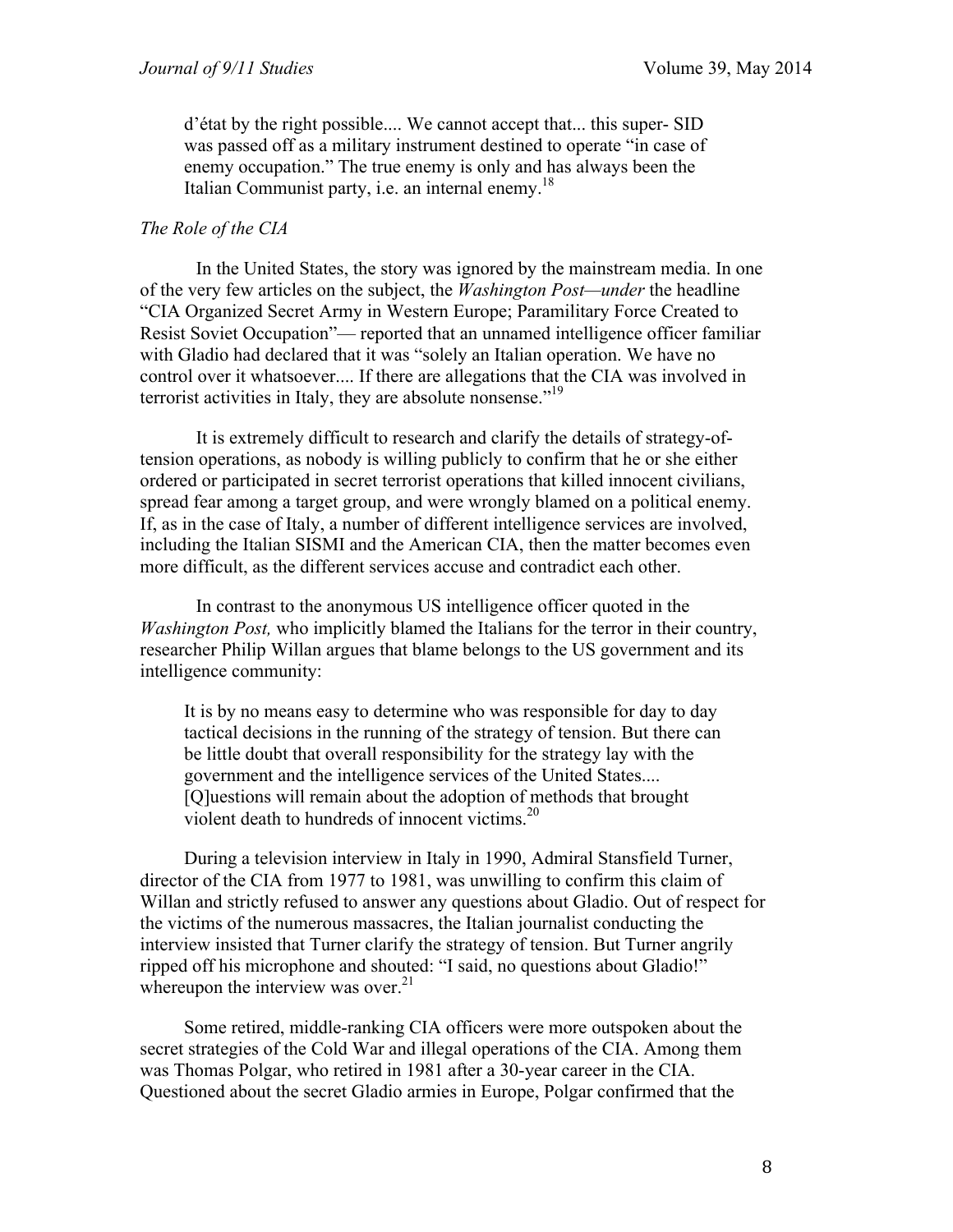stay-behind armies were coordinated by "a sort of unconventional warfare planning group linked to NATO." Polgar insisted that "each national service did it with varying degrees of intensity," adding that "in Italy in the 1970s some of the people went a little bit beyond the charter that NATO had put down."<sup>22</sup>

Members of the Italian parliament decided to dig deeper. Eight senators, most of whom belonged to the Democratic Left Party (PDS: Partito Democratico della Sinistra), which had replaced the Italian Communist party after the collapse of the Soviet Union in 1991, continued to investigate Gladio and the strategy of tension. Under the chairmanship of Senator Giovanni Pellegrini, they heard witnesses, saw documents, and presented a 326-page report in  $2000<sup>23</sup>$  The former Communists concluded that during the Cold War the secret Gladio army had, together with the CIA, the Italian military intelligence service, and selected Italian neo-fascists, fought the Italian Communists and Socialists for fear that they would betray NATO "from within." The report said: "Those massacres, those bombs, those military actions had been organised or promoted or supported by men inside Italian state institutions and, as has been discovered more recently, by men linked to the structures of United States intelligence."<sup>24</sup>

According to the far-reaching findings of the Italian Senate, the strategy of tension had thus been implemented by members of both the American and Italian national security communities, including the CIA and the SISMI, which had linked up with extremists who had then planted the bombs. General Giandelio Maletti, former head of Italian counterintelligence, confirmed this account in March 2001, just a few months before the terrorist attacks of 9/11.

At a trial of right-wing extremists accused of being involved in the 1969 massacre in Milan's Piazza Fontana, General Maletti testified:

"The CIA, following the directives of its government, wanted to create an Italian nationalism capable of halting what it saw as a slide to the left, and, for this purpose, it may have made use of right-wing terrorism.... The impression was that the Americans would do anything to stop Italy from sliding to the left," the General explained, and then added: "Don't forget that Nixon was in charge and Nixon was a strange man, a very intelligent politician, but a man of rather unorthodox initiatives."<sup>25</sup>

# *Investigations in the United States*

In the US, apart from the often ignored but important work of Jeffrey McKenzie Bale,  $^{26}$  not much research has been carried out on the topic of USsponsored strategy-of-tension operations in Italy. Arthur Rowse, formerly on the staff of the *Washington Post,* was another of the very few Americans who took up the phenomenon. In the conclusion of a valuable article, he drew "the lessons of Gladio" in these terms: "As long as the US public remains ignorant of this dark chapter in US foreign relations, the agencies responsible for it will face little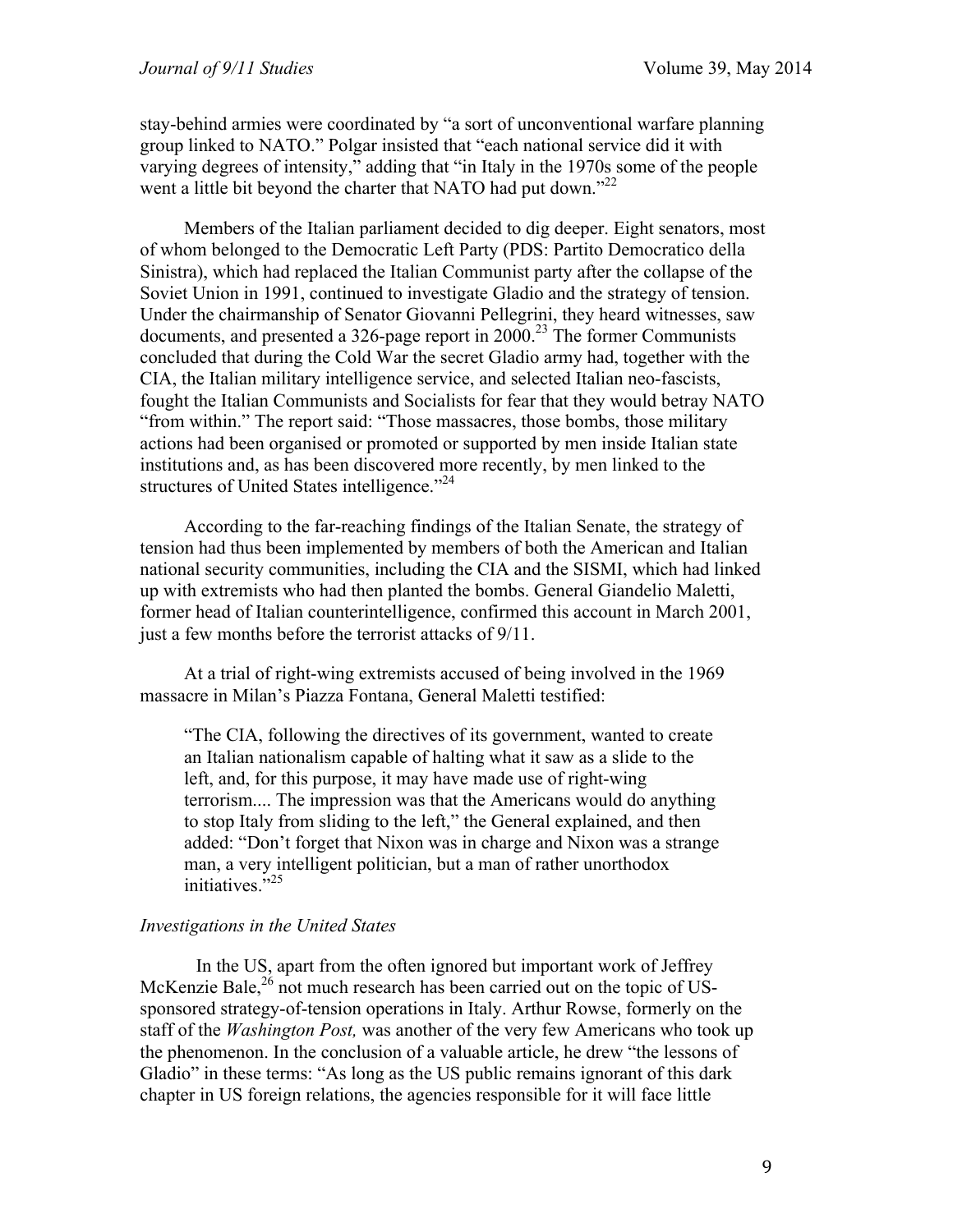pressure to correct their ways." He added: "The end of the Cold War... changed little in Washington. The US... still awaits a real national debate on the means and ends and costs of our national security policies."<sup>27</sup>

The discovery of the NATO stay-behind army in Italy in 1990 and the ensuing debate about the strategy of tension had far-reaching international implications. As the details of the operation emerged, the *Times* (of London) concluded that the "story seems straight from the pages of a political thriller."<sup>28</sup> For only a short moment, the public at large was allowed a glimpse into a shadow world of terror, lies, and cover-ups. The British press concluded that Gladio, along with its strategy of tension, was "the best-kept, and most damaging, political-military secret since World War II."<sup>29</sup>

#### *NATO's Response*

By declaring that NATO coordinated the secret international networks, of which Gladio was but one branch, Andreotti had put great pressure on the European headquarters of NATO in Belgium. My subsequent research confirmed that secret stay-behind armies had existed in all the countries of Western Europe, operating under different code-names: in Denmark "Absalon," in Germany "TD BDJ," in Greece "LOK," in Luxemburg "Stay-behind," in the Netherlands "I&O," in Norway "ROC," in Portugal "Aginter," in Switzerland "P26," in Turkey "Counter-Guerrilla," and in Austria "OWSGV."<sup>30</sup>

NATO, the world's largest military alliance, reacted with confusion to the exposure of the secret network by issuing two contradictory comments. On November 5, 1990, after almost a month of silence, NATO categorically denied Andreotti's allegation concerning NATO's involvement in operation Gladio and the secret armies. Senior NATO spokesman Jean Marcotta said at SHAPE headquarters in Mons, Belgium, that "NATO has never contemplated guerrilla war or clandestine operations; it has always concerned itself with military affairs and the defense of Allied frontiers."<sup>31</sup> On November 6, however, another NATO spokesman explained that NATO's denial of the previous day had been false. This time NATO left journalists with a short communiqué only, which said that NATO never commented on matters of military secrecy and that Marcotta should not have said anything at all.<sup>32</sup> The international press protested against the ill-conceived public relations policy of the military alliance, with one British newspaper writing: "As shock followed shock across the Continent, a NATO spokesman issued a denial: nothing was known of Gladio or stay-behind. Then a seven word communiqué announced the denial was 'incorrect' and nothing more."<sup>33</sup>

In order to clarify NATO's position, I called NATO's Office of Security where Isabelle Jacobs informed me that it was unlikely that I would get any answers concerning sensitive Gladio questions, advising me to hand in such questions in writing via my embassy. Thus the Swiss mission at NATO in Brussels forwarded my Gladio questions to NATO, including: "Why has NATO senior spokesman Jean Marcotta on Monday, November 5, 1990 categorically denied any connections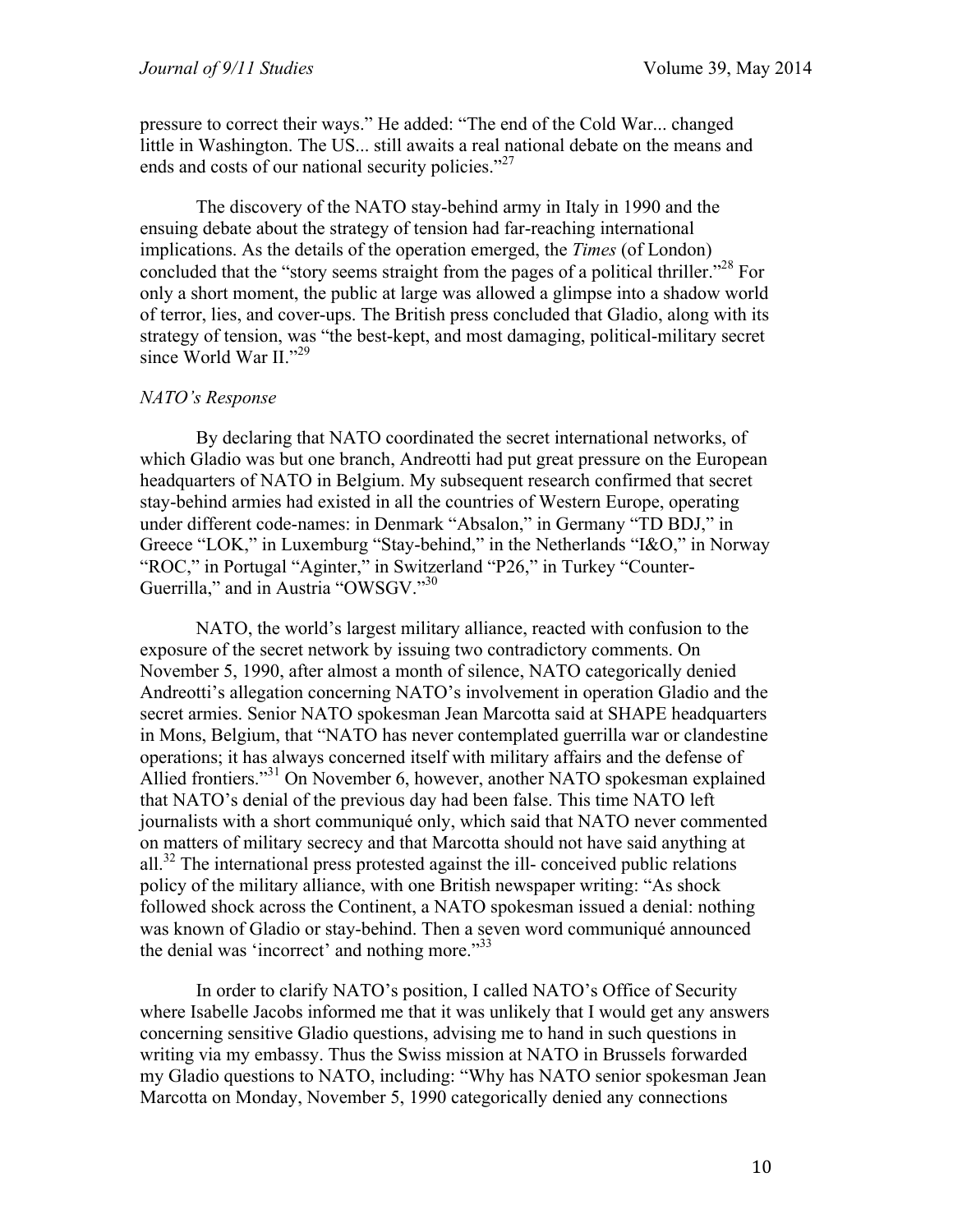between NATO and Gladio, whereupon on November 7 another NATO spokesman had to declare Marcotta's statement of two days before had been false?" In May of 2001, Lee McClenny, head of NATO press and media service, offered a flat denial, saying: "I am not aware of any link between NATO and 'Operation Gladio.' Further, I can find no record that anyone named Jean Marcotta was ever a spokesman for NATO."34

Behind the scenes, however, NATO was forced to communicate more openly on the sensitive Gladio affair, as other sources revealed. Following the public relations debacle, NATO Secretary General Manfred Wörner briefed NATO ambassadors on stay-behind behind closed doors on November 7, 1990. A story in the Spanish press, commenting on this briefing, said:

The Supreme Headquarters Allied Powers Europe (SHAPE), directing organ of NATO's military apparatus, coordinated the actions of Gladio, according to the revelations of Gladio Secretary General Manfred Wörner during a reunion with the NATO ambassadors of the 16 allied nations.

This story added that "Wörner allegedly had asked for time, in order to carry out an investigation with respect to the 'no knowledge at all' statement," which NATO had issued the previous day. "These precisions were presented in front of the Atlantic Council meeting on the level of ambassadors, which, according to some sources, was held on November 7."<sup>35</sup>

NATO Secretary General Manfred Wörner himself, this story continued, had been briefed by the highest-ranking military officer of NATO in Europe, US General John Galvin, the acting SACEUR (Supreme Allied Commander Europe).

During this meeting behind closed doors, the NATO Secretary General related that the questioned military gentlemen—precisely General John Galvin, supreme commander of the Allied forces in Europe—had indicated that SHAPE co-ordinated the Gladio operations. From then on the official position of NATO was that they would not comment on official secrets.36

NATO never publicly commented on the strategy of tension, whether NATO personnel or planning had been involved, nor offered any other details on the secret armies. "Since this is a secret organisation, I wouldn't expect too many questions to be answered, even though the Cold War is over," a NATO diplomat, who insisted on anonymity, reasoned in front of the press. "If there were any links to terrorist organizations, that sort of information would be buried very deep indeed. If not, then what is wrong with taking precautions to organize resistance if you think the Soviets might attack?"<sup>37</sup>

The parliament of the European Union was not amused that NATO refused to comment and, in a special resolution on the secret armies and the strategy of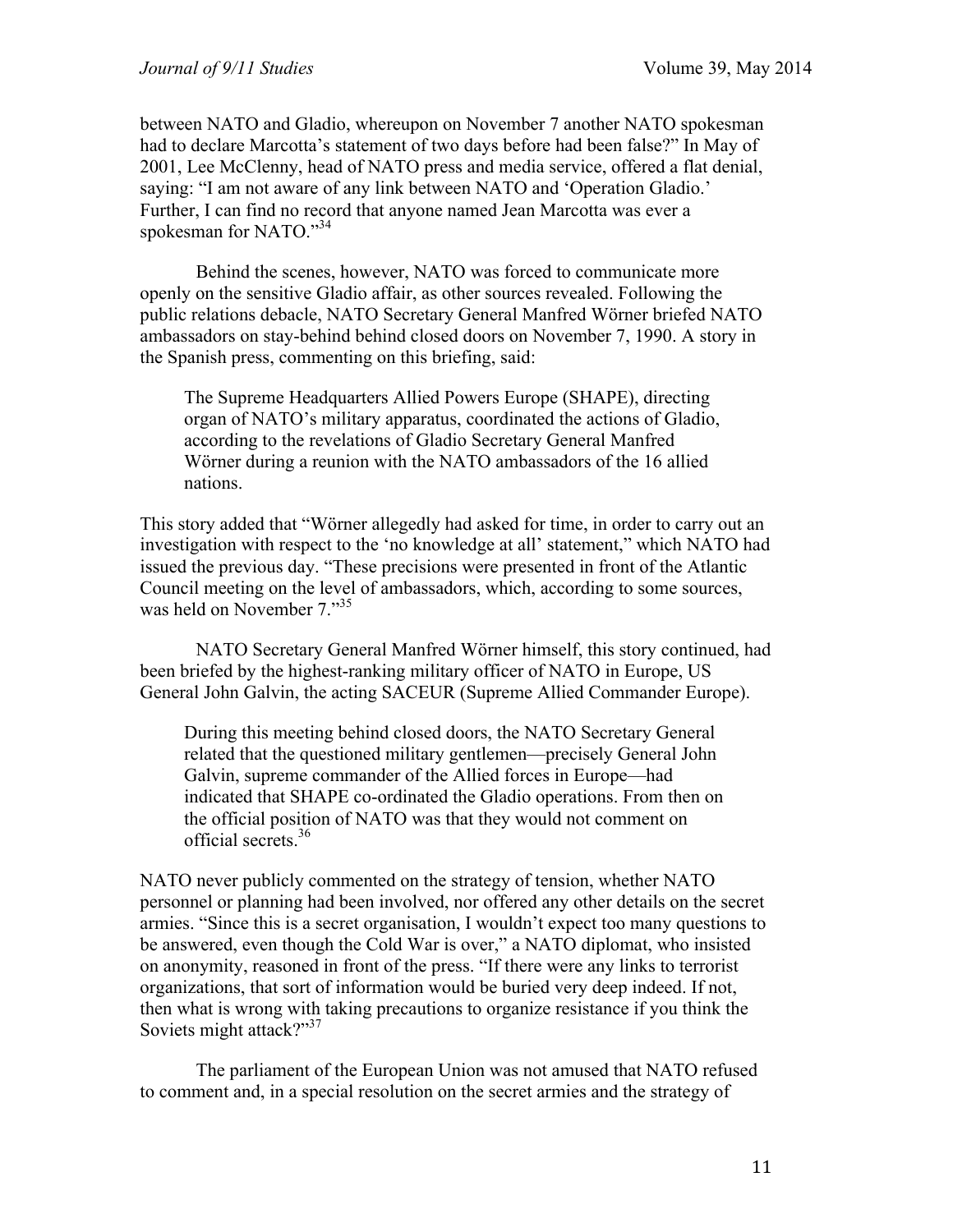tension, declared sharply that "these organizations operated and continue to operate completely outside the law since they are not subject to any parliamentary control." The parliament then "called for a full investigation into the nature, structure, aims and all other aspects of these clandestine organizations." Such an investigation, however, was never carried out, as both NATO and its member states were concerned about a number of problems such an investigation could create. Yet the EU parliament made it clear that it "protests vigorously at the assumption by certain US military personnel at SHAPE and in NATO of the right to encourage the establishment in Europe of a clandestine intelligence and operation network." And there the matter rested.38

#### *France*

Italy, as I have mentioned, was not the only country in which stay- behind networks were involved in strategy-of-tension operations. Terror operations against the domestic population also took place in Belgium, Turkey, and Greece. As in Italy, the secret armies were trained and equipped by the CIA and its British counterpart, MI6, and operated as a top secret branch of the national military intelligence service. The details of the operations in these three countries are available in my book, *NATO's Secret Armies.*<sup>39</sup> In the present essay, I have space left only to give a brief discussion of operations in France.

The revelations of Italian Prime Minister Andreotti took Socialist François Mitterrand, the president of France from 1981 to 1995, by surprise. When questioned by the French press in 1990, Mitterrand made attempts to distance himself from the French secret army, claiming it had been closed down long ago. He said: "When I arrived I didn't have much left to dissolve. There only remained a few remnants, of which I learned the existence with some surprise because everyone had forgotten about them."<sup>40</sup>

Italian Prime Minister Andreotti, however, did not appreciate the way in which la Grande Nation tried to play down its role in the stay-behind conspiracy. He mercilessly declared to the press that the French secret army, far from having been closed down long ago, had recently—on October 24, 1990—sent representatives to a secret meeting of the NATO stay-behind council Allied Clandestine Committee (ACC) in Brussels. When this allegation was confirmed, it caused considerable embarrassment in Paris. Mitterrand refused any further comment.

Retired CIA officer Edward Barnes, who during the French Fourth Republic had worked for the CIA in France before leaving the country in 1956, was willing to provide some information. As the fear of the strong French communists persisted, Barnes explained, the French military intelligence service SDECE (Service de Documentation Extérieure et de Contre-Espionnage), under Henri Alexis Ribiere, set up a secret anti-communist army. "There were probably a lot of Frenchmen who wanted to be ready if something happened," Barnes argued. Recalling his own work in France, he said that a Soviet occupation was the primary motivation of the French secret army, while promoting anti-communist political activity in the country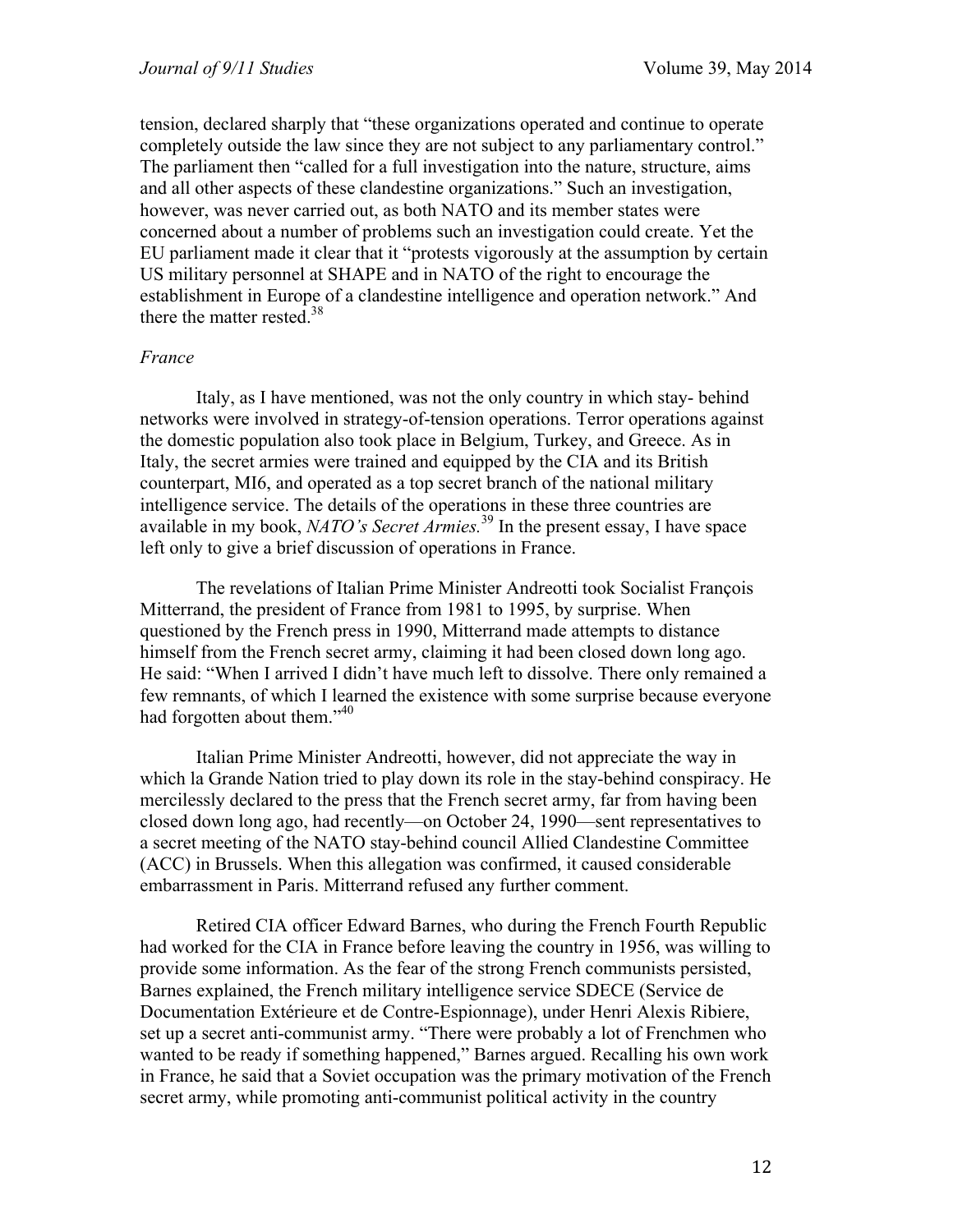"might have been a secondary consideration."<sup>41</sup>

### *Terrorist Actions in Algeria*

In the early 1960s, large segments of the French military and intelligence services started to disapprove strongly of President Charles de Gaulle's intention to allow Algeria, the former colony, to become an independent country. The secret army, perceiving De Gaulle's government as an enemy, evidently engaged in strategy-of- tension operations against it. Some "terrorist actions" against de Gaulle and his Algerian peace plan had been carried out by groups that included "a limited number of people" from the French stay- behind network, admitted Admiral Pierre Lacoste, former director of the French military intelligence service (DGSE, formerly called SDECE), in 1990. Lacoste, who resigned in 1985 after the DGSE blew up the Greenpeace ship *Rainbow Warrior* while it was protesting French atomic testing in the Pacific, argued that despite its links to terrorism, France's staybehind program was justified by Soviet contingency plans for invasion.<sup>42</sup>

One officer who promoted strategy-of-tension terror tactics during this period was Yves Guerin-Serac, a Catholic militant anti- communist. A specialist in secret warfare, he had served in Korea, Vietnam, and (as a member of the French 11th Demi-Brigade Parachutiste du Choc) in the war in Algeria. French intelligence service author Roger Faligot called this unit "the iron spear of the secret war in Algeria from 1954 to 1962.<sup>343</sup> By 1954, 300 men of this special force had arrived in Algeria. Most of them had extensive covert action and anti-guerrilla experience, having come directly from Vietnam after France's defeat at the battle of Dien Bien Phu had led France to give up its attempt to recolonize that country. The mission of Serac and his colleagues was crystal clear: To defeat the Algerian Liberation Front (FLN) in northern Africa by all means after France's humiliating defeats in World War II and Vietnam. This effort included strategy-of-tension operations designed to discredit the Algerian liberation movement.

After the defeat of the French and Algeria's declaration of independence in 1962, the secret war did not end for Guerin-Serac, who, together with other officers, felt betrayed by the French government and decided to continue their secret war. Serac knew exactly how a strategy-of-tension operation had to be carried out in order to discredit the communists and the members of liberation movements across the globe. In a November 1969 text, "Our Political Activity," Serac and other officers stressed that they had to infiltrate the enemy, then carry out atrocities in its name. They wrote:

Our belief is that the first phase of political activity ought to be to create the conditions favoring the installation of chaos in all of the regime's structures.... In our view the first move we should make is to destroy the structure of the democratic state, under the cover of communist and pro-Chinese activities. Moreover, we have people who have infiltrated these groups and obviously we will have to tailor our actions to the ethos of the milieu—propaganda and action of a sort which will seem to have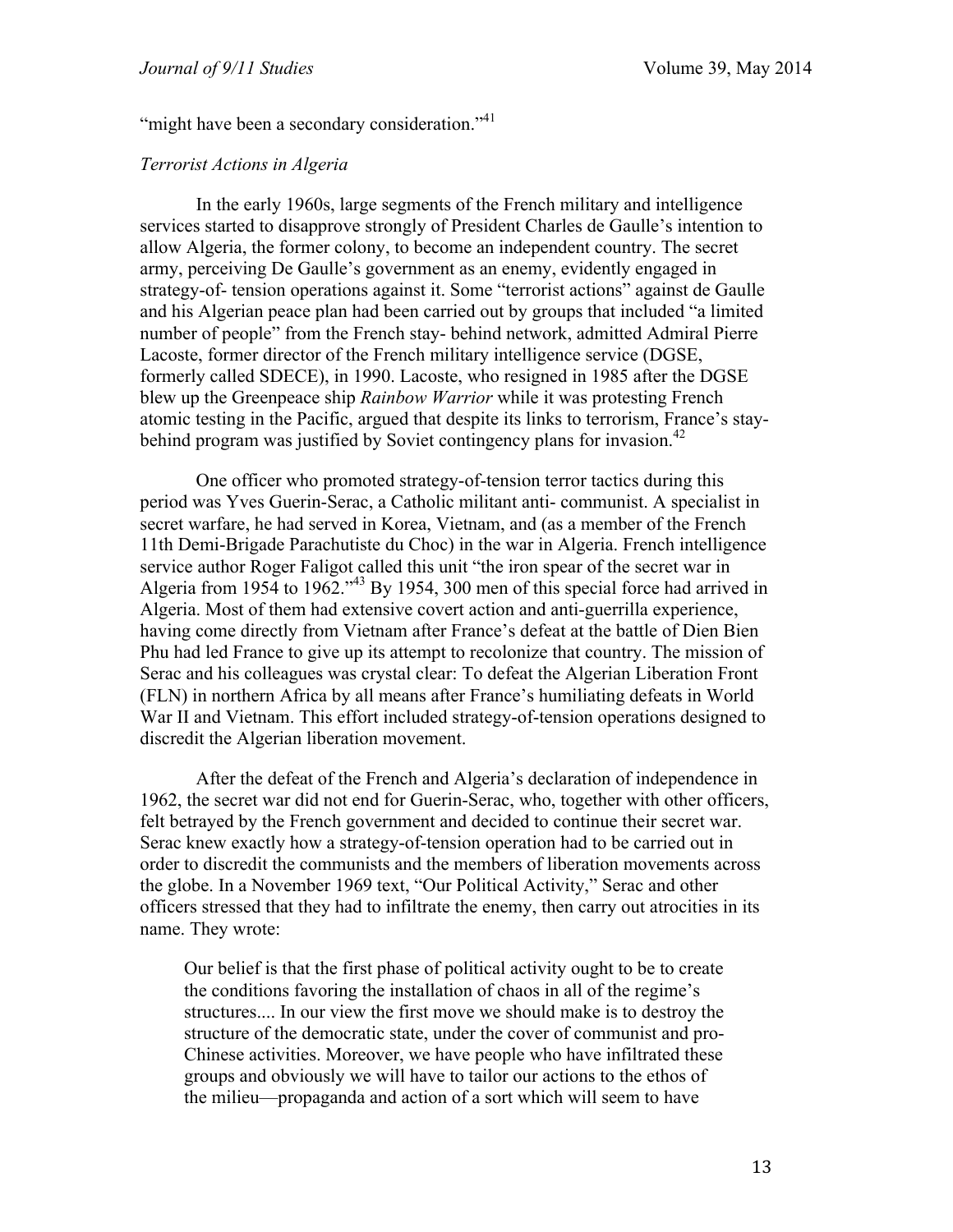emanated from our communist adversaries.... That will create a feeling of hostility toward those who threaten the peace of each and every nation, and at the same time we must raise up as defender of the citizenry against the disintegration brought about by terrorism and subversion.<sup>44</sup>

Italian judge Guido Salvini, who investigated the strategy of tension, found that Serac had indeed carried out the dark strategy-of-tension plans. He wrote:

In 1975 the group of Guerin Serac, together with the American Salby and militant French, Italian and Spanish rightists, organized a series of bomb attacks.... The bombs were planted at Algerian embassies in four different countries, France, Germany, Italy and Great Britain.... In reality the bombings were carried out by the group of Guerin Serac, who thus demonstrated his great camouflage and infiltration capabilities.... The bomb in front of the Algerian embassy in Frankfurt did not blow up, and was meticulously analyzed by the German police.... [I]t is important to notice the complex fabrication of the bomb. It contained C4, an explosive exclusively used by the US forces, which has never been used in any of the anarchist bombings.<sup>45</sup>

These statements by and about Guerin-Sarac provide undeniable evidence of the fact that secret armies in western Europe engaged in terrorist killings of innocent civilians to achieve political objectives. These secret armies, as we have seen, operated with guidance from the CIA and NATO, hence from US intelligence and military officers. I turn now to the question of strategy-of-tension operations in the United States itself.

# *The United States*

In the United States, the strategy of tension was prominently advocated in the early 1960s by the highest ranking officer in the Pentagon—General Lyman Lemnitzer, chairman of the Joint Chiefs of Staff—as a pretext to convince the US public of the need to invade Cuba and overthrow Castro. Lemnitzer, who died in 1988, had been one of the senior officers sent to negotiate the Italian surrender in 1943 and the German surrender in 1945. After fighting in Korea, he became, in 1960, chairman of the Joint Chiefs of Staff. Following the CIA's failed Bay of Pigs invasion in 1961, leading generals in the Pentagon, including Lemnitzer, argued that strategy-of-tension techniques should be used against the US population in order to create a pretext for war. Under the name "Operation Northwoods," they developed a set of combined strategy-of-tension operations designed to shock the US public and discredit Castro.

At the time, President John F. Kennedy and his secretary of defense, Robert McNamara, opposed such operations, which included killing US citizens and involved a large-scale manipulation of the American population. Lemnitzer's plan was, accordingly, not implemented.<sup>46</sup>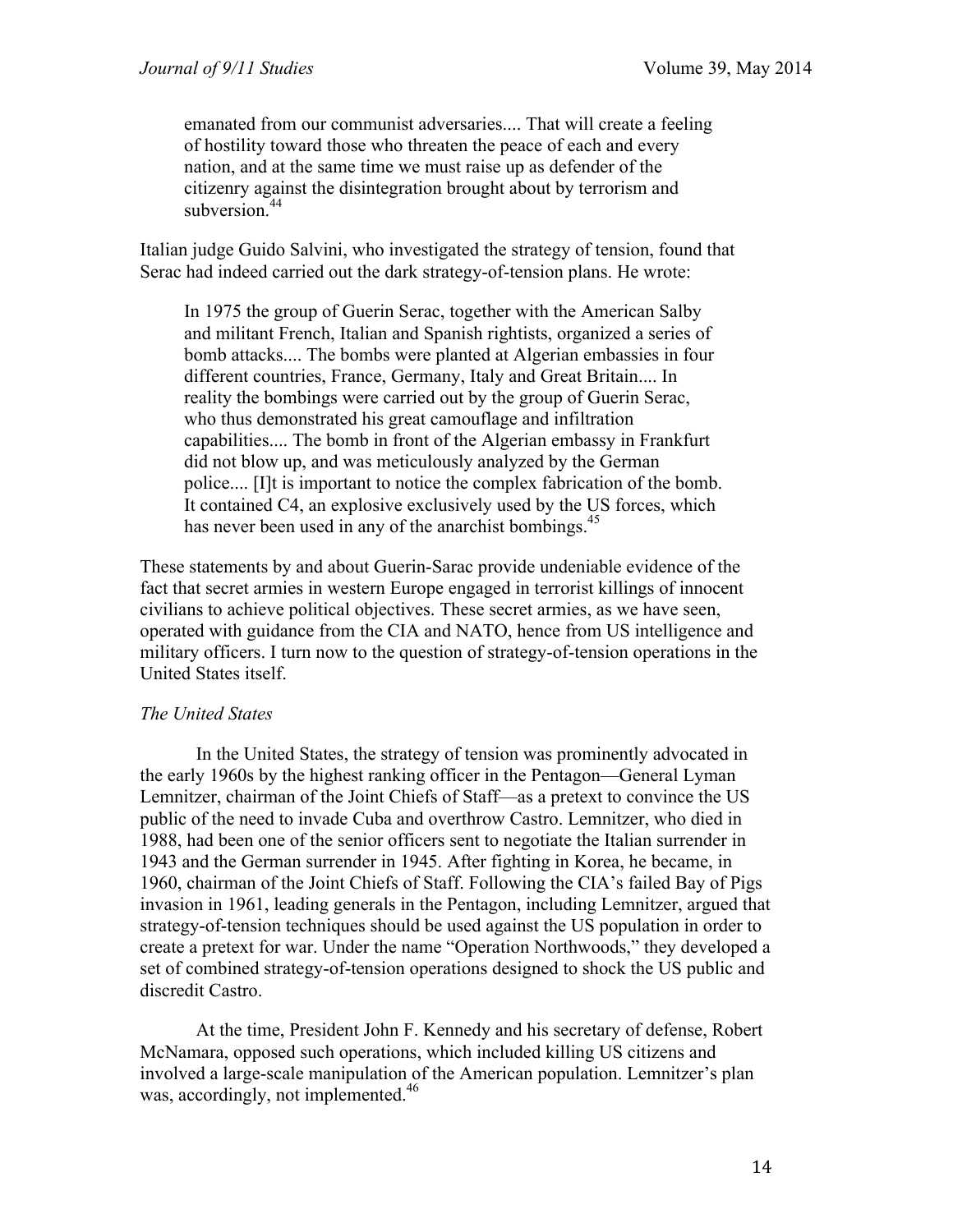As with most strategy-of-tension operations, many years went by before the public learned of Operation Northwoods. Thanks to distinguished US researcher James Bamford, the formerly top secret Operation Northwoods documents became known to the public in April 2001, some months before the 9/11 terrorist attacks, when Bamford published his book *Body of Secrets: An Anatomy of the Ultra Secret National Security Agency.* This was 40 years after the Northwoods plans had been stamped "top secret" inside the Pentagon. The original documents are now available online.<sup>47</sup>

The Operation Northwoods documents specify how the Pentagon planned strategy-of-tension operations. Among other actions, the US officers suggested developing a fake "Communist Cuban terror campaign in the Miami area, in other Florida cities and even in Washington," faking a Cuban air force attack on a civilian jetliner, "sink[ing] a boatload of Cuban refugees (real or simulated)," and concocting a "Remember the *Maine"* incident by blowing up a US ship in Cuban waters and then blaming the incident on Cuban sabotage.

Ever since Bamford published the Operation Northwoods documents, those interested in the strategy of tension have wondered how far certain radical groups within the Pentagon were willing to go and what chance the US public and other nations had of discovering and stopping such plans. Bamford wondered whether Operation Northwoods was the most corrupt plan ever created by the US government, or whether the Gulf of Tonkin incident of 1964—the incident that provoked America's full-fledged war in Vietnam, which led to the deaths of 56,000 US soldiers and 3 million Vietnamese—had been a typical strategy-of-tension operation designed and carried out by the Pentagon. "[I]n light of the Operation Northwoods documents," Bamford concluded, "it is clear that deceiving the public and trumping up wars for Americans to fight and die in was standard, approved policy at the highest levels of the Pentagon."48

# *Conclusion*

The two main arguments against the view that the attacks of 9/11 were influenced by the US government and its military have been *a priori* arguments. One of these is that civilized Western governments in general, and the US government in particular, would never do such a heinous thing. The other main *a priori* argument is that if the attacks of 9/11 were carried out by forces within America's own government, this fact could not have remained secret for this long. The information in this article shows both of these arguments to be dubious at best.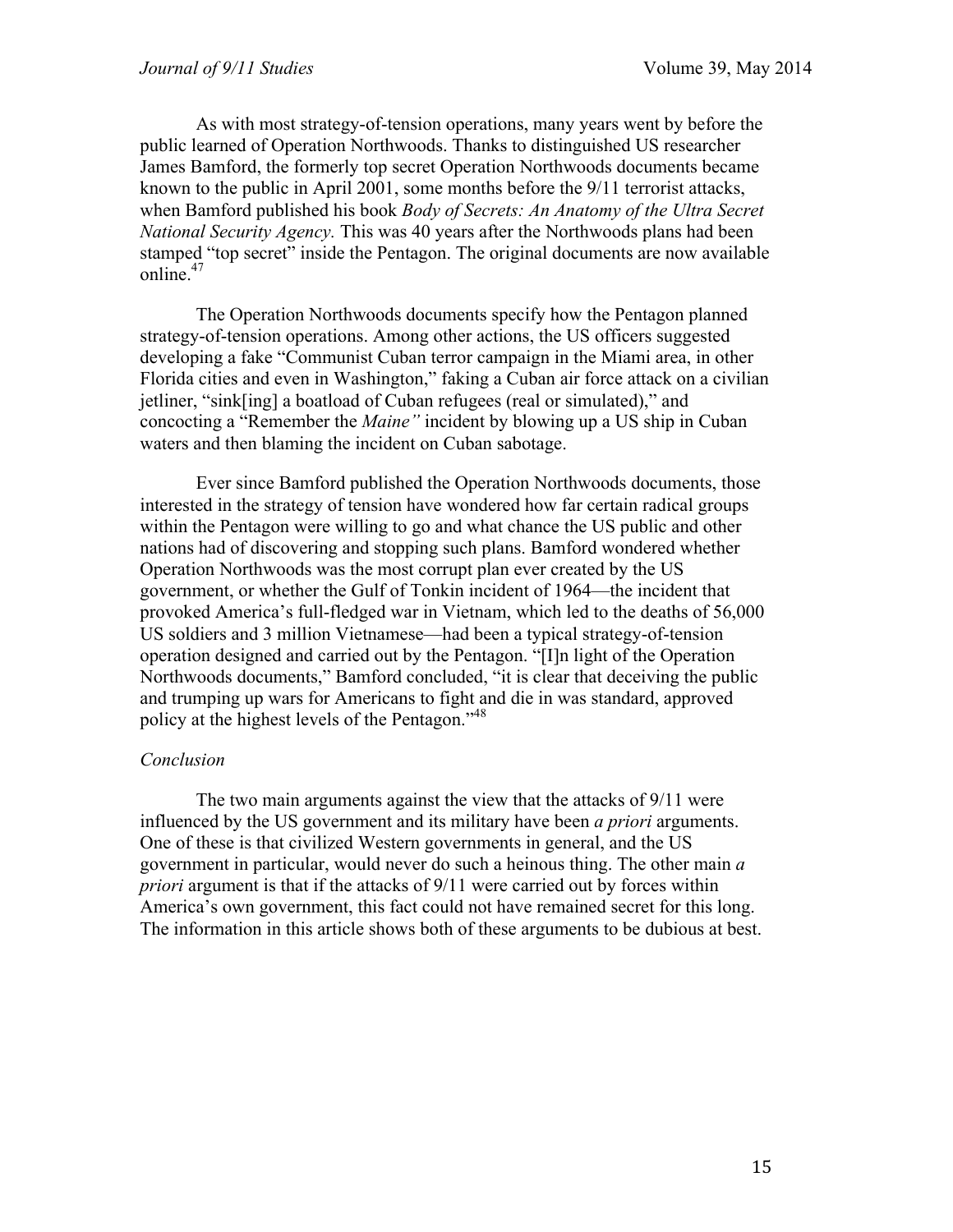*The task of the Journal of 9/11 Studies is to publish research and analysis that shed light on the events of September 11, 2001. As a rule we publish only new material, but there are occasions when reprinting an article published elsewhere is justified. This is one of those cases. Daniele Ganser is a leading student of Operation GLADIO, which we believe is very important for an understanding of 9/11 and the Global War on Terror. (See his book, NATO's Secret Armies: Operation GLADIO and Terrorism in Western Europe. London: Cass, 2004.) In addition to shedding light on Western modes of terror and deception, the article by Dr. Ganser that is reprinted here offers interesting responses to two of the objections most commonly encountered by those who challenge the official narrative of 9/11: "Surely no Western government would carry out such an act against its own people?" and, "Wouldn't someone have talked?"*

*Dr. Ganser currently heads the Swiss Institute for Peace and Energy Research in Basel, and he is a member of the 9/11 Consensus Panel:*

*http://www.consensus911.org/*

End Notes

1 Wikipedia, "Psychological Warfare" (en.wikipedia.org/wiki/Psychological\_warfare).

2 During Italy's Cold War history, the military intelligence service had been involved in a number of shadow operations that, when discovered, led to public protests that repeatedly forced the intelligence service to change its label. Created on March 30, 1949, four years after the defeat of Italy in World War II but a few days before Italy became a founding member of NATO, the Italian military intelligence service was first called SIFAR (Servizio Informazioni delle Forze Armate), then SID (Servizio Informazione Difesa) from 1965 to 1977, and then its current designation, SISMI (Servizio per le Informazioni e la Sicurezza Militare).

3 Hugh O'Shaughnessy, "Gladio: Europe's Best Kept Secret," *Observer* 7 June 1992. Shaughnesssy writes: "They were the agents who were to 'stay behind' if the Red Army overran Western Europe. But the network that was set up with the best intentions degenerated in some countries into a front for terrorism and far- right political agitation."

4 *Newsnight,* BBC1 4 April 1991.

5 Quoted in *Senato della Repubblica: Commissione parlamentare d'inchiesta sul terrorismo in Italia e sulle cause della mancata individuazione dei responsabilii delle stragi: Il terrorismo, le stragi ed il contesto storico politico* (Rome: Redatta dal presidente della Commissione, Senatore Giovanni Pellegrin, 1995) 261.

6 *Senato della Repubblica* 157.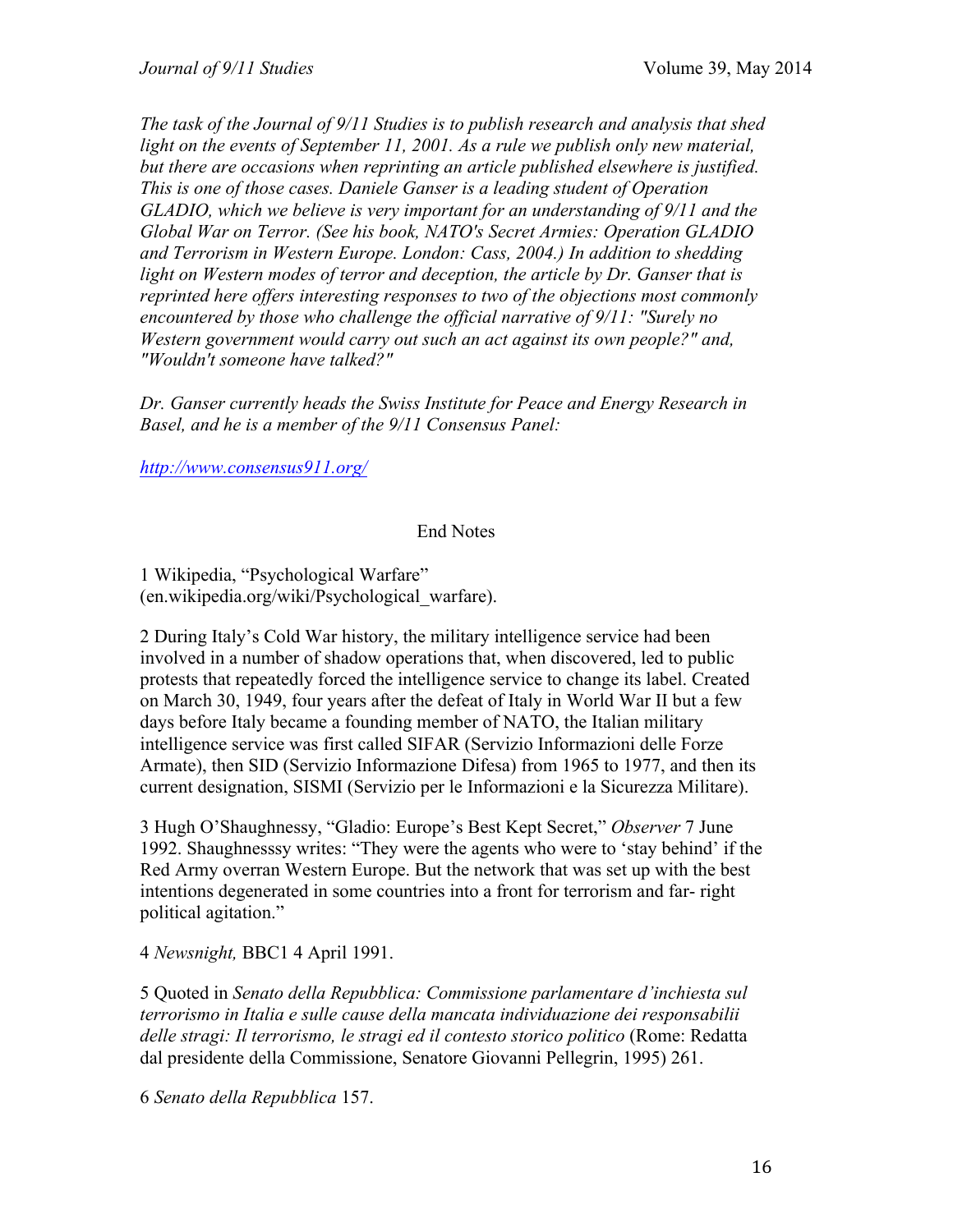7 *Senato della Repubblica* 220.

8 *Newsnight,* BBC1 4 April 1991.

9 *Observer* 18 November 1990.

10 Mario Coglitore, ed., *La Notte dei Gladiatori. Omissioni e silenzi della Repubblica* (Padua, 1992) 131.

11 Leo Müller, *Gladio: Das Erbe des Kalten Krieges: Der NATO- Geheimbund und sein deutscher Vorläufer* (Hamburg: Rowohlt, 1991) 27.

12 Reuters 12 November 1990.

13 Franco Ferraresi, "A Secret Structure Codenamed Gladio," *Italian Politics: A Review* 1992: 30. Ferraresi quotes directly from the document that Andreotti handed over to the parliamentary commission. The Italian daily *L'Unita* published the document in a special edition on 14 November 1990. It is also contained in Jean Francois Brozzu-Gentile, *L'affaire Gladio* (Paris: Editions Albin Michel, 1994).

14 Ferraresi 31, quoting directly from the Andreotti document.

15 Ed Vulliamy, "Secret Agents, Freemasons, Fascists... and a Top-level Campaign of Political 'Destabilisation': 'Strategy of Tension' That Brought Carnage and Cover-up," *Guardian* 5 December 1990.

16 Italian political magazine *Europeo* 16 November 1990. Miceli had indeed been sentenced to go to prison in the 1970s and spent six months in a military hospital. In 1974 the Italian investigating judge, Giovanni Tamburino, in the course of his investigation into right-wing terrorism in Italy, had taken the unprecedented step of arresting General Miceli on the charge of "promoting, setting up, and organizing, together with others, a secret association of military and civilians aimed at provoking an armed insurrection to bring about an illegal change in the constitution of the state and the form of government." (See also the British political magazine *Statewatch* January 1991.) During his trial in November of 1974, Miceli, previously responsible for the NATO Security Office, angrily confirmed that a special unit did indeed exist within the military secret service, SID, but that he was not to blame: "A Super SID on my orders? Of course! But I have not organized it myself to make a coup d'état. This was the United States and NATO who asked me to do it!" (See also Brozzu-Gentile 105.) It was the end of his career in the Italian military secret service. After his time in prison, he became a parliamentarian in 1976 and for the rest of his life enjoyed parliamentary immunity from prosecution as deputy of the neofascist Movimento Sociale Italiano (MSI). Reelected twice, he resigned in 1987 on grounds of ill health and died three years later.

17 As quoted in Ferraresi 31.

18 Norberto Bobbio, as quoted in Ferraresi 32.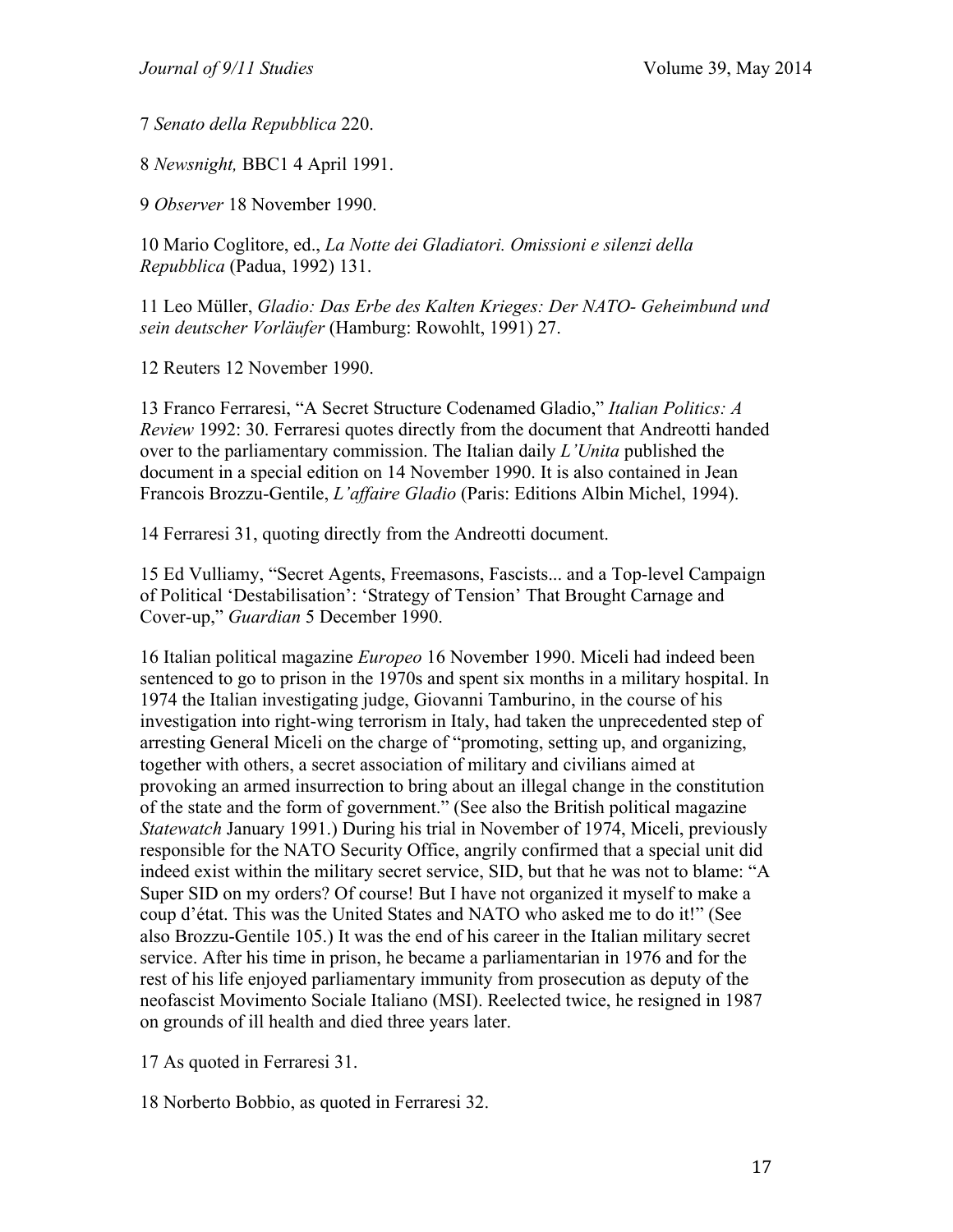19 *Washington Post* 14 November 1990. The only other article by the *Post* that features the keyword "Gladio" appeared on 8 August 1993. A comparison with a leading British newspaper, the *Guardian,* which had 39 articles on Gladio during the same period, indicates how poorly the Gladio phenomenon was covered in the US press.

20 Philip P. Willan, *Puppetmasters: The Political Use of Terrorism in Italy*  (London: Constable, 1991) 28.

21 *Independent* 1 December 1990.

22 Jonathan Kwitny, "The CIA's Secret Armies in Europe," *Nation* 6 April 1992: 445.

23 *Senato della Repubblica: Commissione parlamentare d'inchiesta sul terrorismo in Italia e sulle cause della mancata individuazione dei responsabiliy delle stragi: Stragi e terrorismo in Italia dal dopoguerra al 1974. Relazione del Gruppo Democratici di Sinistra l'Ulivo* (Rome, June 2000). Quoted as "Italian Senate 2000 report on Gladio and the massacres."

24 Quoted in Philip Willan: "US 'Supported Anti-left Terror in Italy.' Report Claims Washington Used a Strategy of Tension in the Cold War to Stabilize the Centre-Right," *Guardian* 24 June 2000.

25 Philip Willan, "Terrorists 'Helped by CIA' to Stop Rise of Left in Italy," *Guardian* 26 March 2001. Willan, an expert on US covert action in Italy, published the very valuable book *Puppetmasters* (see note 24).

26 Jeffrey McKenzie Bale, "The 'Black' Terrorist International: Neo-Fascist Paramilitary Networks and the 'Strategy of Tension' in Italy, 1968–1974" (Ann Arbor, Mich.: UMI Dissertation Services, 1996).

27 Arthur Rowse, "Gladio: The Secret US War to Subvert Italian Democracy," *Covert Action Quarterly* 49 (Summer 1994).

28 *Times* (London) 19 November 1990.

29 *Observer* 18 November 1990.

30 See Daniele Ganser, *NATO's Secret Armies: Operation Gladio and Terrorism in Western Europe* (London: Frank Cass, 2005).

31 *European* 9 November 1990.

32 *European* 9 November 1990. It seems that the NATO official who issued the correction was Robert Stratford. Cf. Regine Igel, *Andreotti: Politik zwischen Geheimdienst und Mafia* (Munich: Herbig Verlag, 1997) 343.